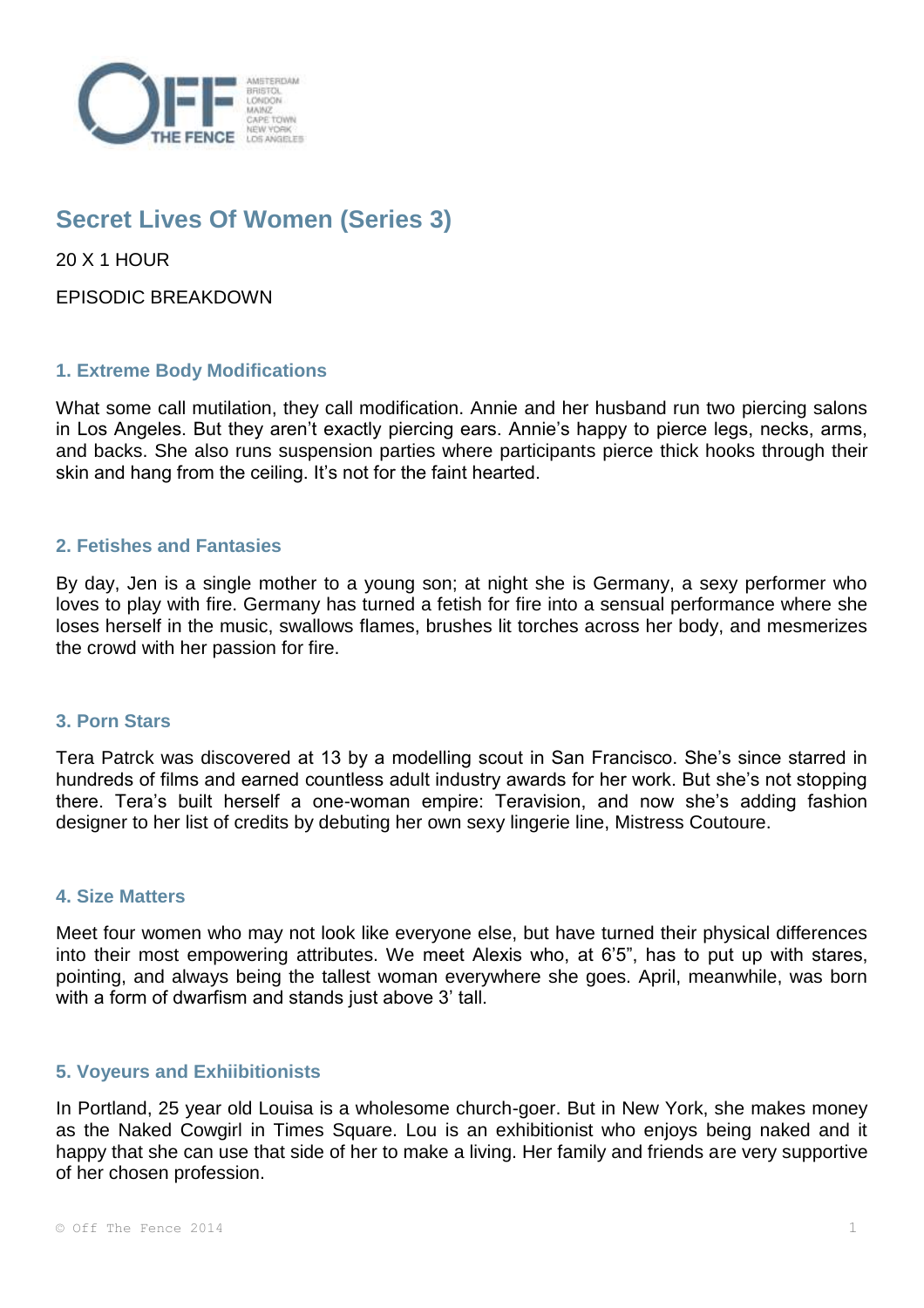## **6. Eating Disorders**

At the age of 15, Kelie Gardner was diagnosed with Type 1 diabetes and prescribed daily insulin injections. With a history of diabetes in her family, Kelie was used to that idea, but wasn't used to the side-effects that came along with this: weight gain. But her attempts to lose weight ended up in a serious eating disorder.

## **7. Mistresses**

Ever wondered what it would be like to have an illicit affair? Meet Tania. A former bodybuilder, turned interior designer, Tania has always had trouble with men. She could never seem to find the right guy and thought that maybe true love wasn't for her. Now she's met Steven, who is everything she wants. There's just one problem: he's married.

## **8. Open Relationships**

Sometimes, one man isn't enough! Christa has been married to Ken for eight years. The first few were monogamous, but one eye-opening evening with her husband and another woman led to a revelation: she likes women and doesn't mind sharing her husband with them. Christa is currently dating two women, and both she and Ken freely indulge in one-night stands.

#### **9. Unexpected Love**

Cristianne and Jeremy are proof love comes in all sizes. These high school sweethearts stand at 2'9" and 6'4" respectively. They recently added a little girl to their family, with the distinction of Cristianne being the shortest woman on record to give birth. So while there may be a four-foot difference in height, these two couldn't be closer.

## **10. Extreme Weight Loss**

For millions of women obesity is a daily struggle. Most have tried multiple diets, exercise routines and other extreme measures without permanent success. But these four women are beating the odds, breaking stereotypes and proving that extreme weight loss is possible.

#### **11. Extreme Beliefs**

When Tamara speaks to her congregation about redemption, she talks from experience. The pastor was once a member of one of the most notorious street gangs known as the Crips. After a slew of crimes and fights, Tamara found herself in prison for assault with a deadly weapon. It was here she found God and turned her life completely around.

#### **12. Extreme Plastic Surgery**

Being the wife of a politician is a high profile job. Throw in five children and you have one very busy woman. But Alison, the quest is on to regain her youth and is preparing for her fifth plastic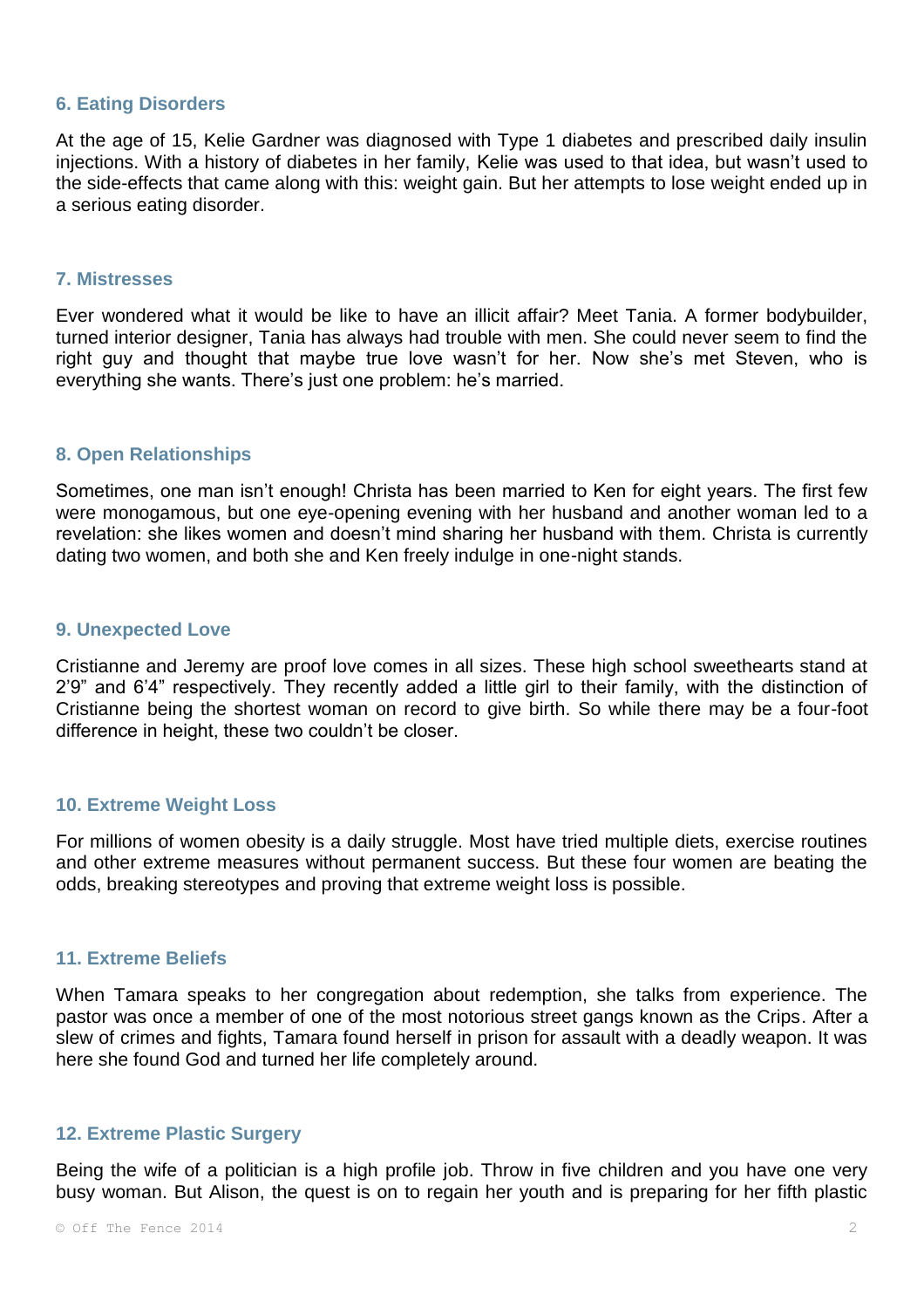surgery. She says goodbye to her family and makes cross-country treks to the doctor often, but it's completely worth it.

## **13. Polygamy Cult**

In the past year, polygamy has been a hot button issue all over America. From the trial and conviction of the infamous polygamist leader and member of the FBI's Most Wanted List Warren Jeffs, to Mormon Mitt Romney's run for the presidency, there has been no shortage of news about the subject.

## **14. Psychics**

Many believe that fate and karma lead them down the path of life, while others believe in free will and that each choice they make affects the outcome of their lives. We showcase four women who claim to have a special ability in such areas as helping a person find their soul mate, aiding police in a missing persons case.

## **15. Dirty Little Suburban Secrets**

The suburbs are an icon of the American Dream, but everything isn't always as it seems on the other side of those neatly trimmed lawns. Did you ever wonder what goes on at your neighbor's place after dark? Then draw the curtains and settle in to some juicy gossip.

#### **16. Gang Girls**

Law enforcement has routinely dismissed female gang members as being a part of a larger, male problem, but research shows that women are displaying violent, criminal tendencies that rival male gangs all over the country. We follow the stories a female gangster, looking to join a gang, and a woman doing everything she can to stop girls from repeating her mistakes.

#### **17. Specialty Models**

Celebrity models, whose faces and bodies have dominated runways and magazine covers in the last ten years, are often famous in their own right. But who are the models behind the thousands of other ads that rule over television, magazines, and billboards? They are another class of fashionable bodies reigning over shoe advertisements, jewellery ads, sexy lingerie, and plus-size clothing.

## **18. Side Show Gals**

This episode meets the women who are keeping circus and carnival traditions alive. But the sideshow doesn't always define their lives. They are mothers and teachers; they have hobbies and jobs. They get cheers on the stage, but not always on the street. They work as human oddities, but the real secret is how normal they really are.